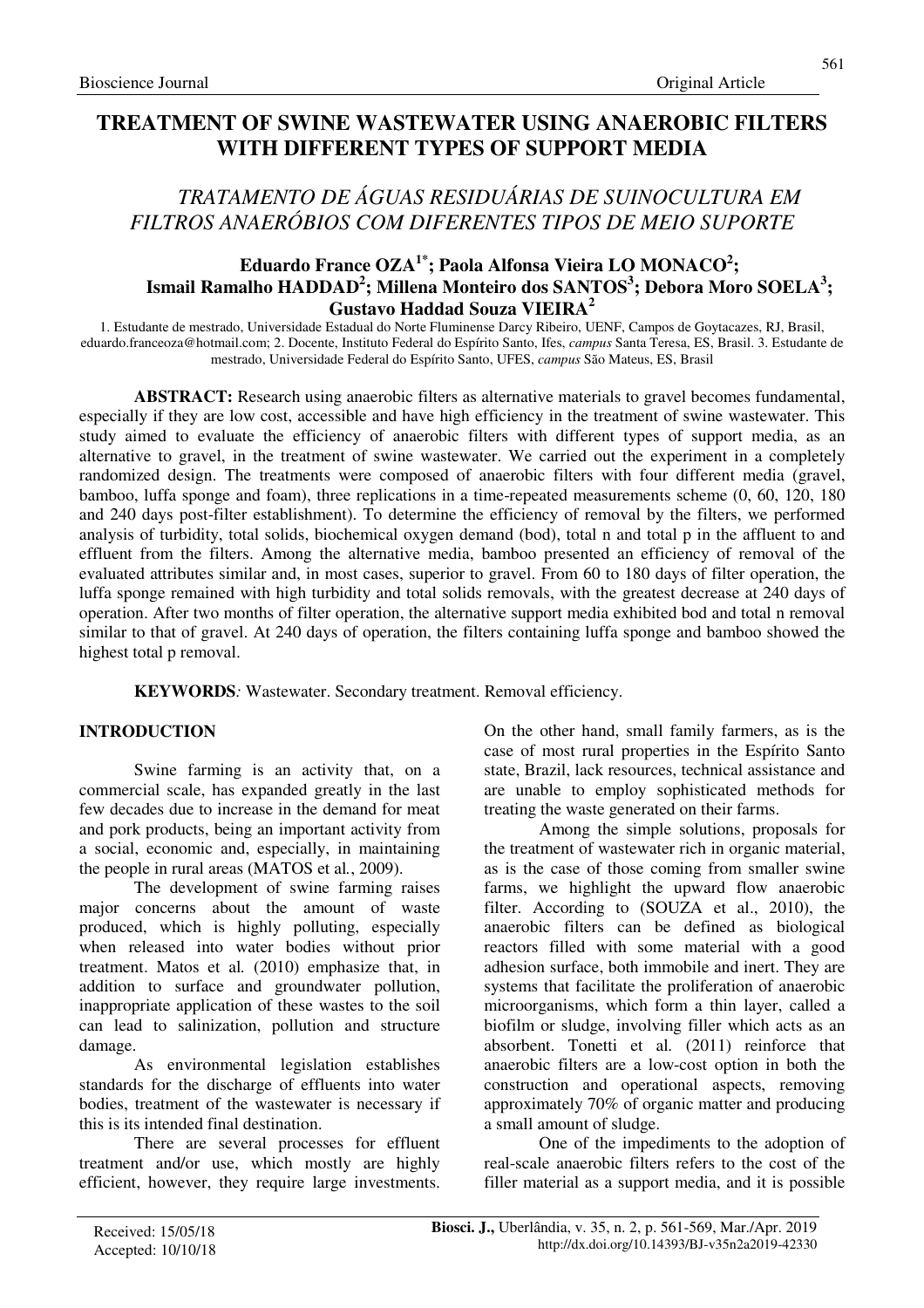Treatment of swine...  $OZA, E. F., et al.$ 

to achieve the same magnitude of the filter construction (TONETTI et al., 2011). In this sense, research has been carried out using low cost materials and those with high availability as media for anaerobic filters, such as building waste (CAMPOS et al., 2008), bamboo rings (TONETTI et al., 2011; 2012), blast furnace slag (FIA et al., 2010), luffa sponge (FERNANDES et al*.*, 2015), and plastic corrugated conduit rings (ARAÚJO et al., 2016). With the exception of Fia et al*.* (2010), which used coffee wastewater, all the authors mentioned using anaerobic filters in the domestic sewage treatment.

Research using alternative materials to gravel becomes essential, especially if they are lowcost, accessible and provide high efficiency in wastewater treatment. Thus, this study is justified due to the lack of efficiency data relating to the use of these materials in swine wastewater treatment. Thus, this study aimed to evaluate the efficiency of anaerobic filters with different types of support media, as an alternative to gravel, in swine wastewater treatment.

#### **CONTENTS**

We installed and conducted the experiment during the period December 2016 to July 2017 at the Instituto Federal do Espírito Santo, Santa Teresa Campus, Brazil.

The experimental workbench consisted of 12 upward flow anaerobic filters made of polyvinylchloride (PVC), each with a capacity of 5.1 L, completely filled with the relevant media support. The volume of void for each media support (Table 1) was determined to calculate the flow rate of each filter.

**Table 1.** Volume of void for each filter and its respective flow rate.

| Media support | Volume of void | Flow rate                  |  |  |
|---------------|----------------|----------------------------|--|--|
| Gravel        | 60%            | $5.8$ mL min <sup>-1</sup> |  |  |
| <b>Bamboo</b> | 75%            | $6.0$ mL min <sup>-1</sup> |  |  |
| Luffa sponge  | 82%            | $6.9$ mL min <sup>-1</sup> |  |  |
| Foam          | 76%            | $6.4$ mL min <sup>-1</sup> |  |  |

The gravel used in the experiment was purchased from a building material store. It was classified as No. 4, with a diameter of 50 to 76 mm, which had been washed and sieved to provide uniform granulometry. The bamboo rings, obtained from the cut of cultivated clumps on campus, had average dimensions of 3 cm in height and 2 cm in diameter. The cuts of luffa sponge (*Luffa cylindrica*) were, on average, 5 cm in height and 12 cm in diameter and were acquired from family farms belonging to the Santa Teresa Agroecology Association of Espírito Santo state, Brazil. The polyurethane foam cubes were obtained from discarded mattresses with density of 33 kg  $m<sup>-3</sup>$  (D) 33), and trimmed to a size of approximately  $3 \times 3 \times 3$ 3 cm (height x length x width). The different types of support media were dried in the shade and protected against insects and pollution.

With the dimensions established for this study, each anaerobic filter has the capacity to treat approximately 3.6 L of swine wastewater with 12 h of hydraulic detention time (HDT). Thus, the daily treatment capacity was 7.2 L. If the average daily production of wastewater per animal of 8.6 L (comprised of feces and urine) is considered, each filter is capable of treating the daily effluent produced by 0.84 animals.

The filters operated with upward flow in the treatment of wastewater from the swine farm from Santa Teresa campus. The effluent was stored in a 500-L capacity fiberglass tank installed in a structure 2 m above the filters, causing them to feed by gravity. The retention time of the effluent in the filter was 12 h. The output flow was measured daily and adjusted to remain at the values established by the calculation of void volume. Sampling of crude and treated effluent was performed every 15 days during the 8-month experimental period.

The crude and treated effluent was analyzed for pH, turbidity, total solids (TS), suspended solids (SS), total nitrogen, total phosphorus and biochemical oxygen demand (BOD). The analysis was performed at the Water Quality Laboratory of the Ifes - Santa Teresa campus, following the methodology described in Matos (2015). Due to laboratory problems, total P removal efficiency analysis was only initiated 150 days after the start of the filter operation and analysis of BOD, total N and total P was not performed at 240 days of filter operation.

In order to determine the filter removal efficiency (E), the values of the influent and effluent concentrations of the filters were calculated according to Equation 1.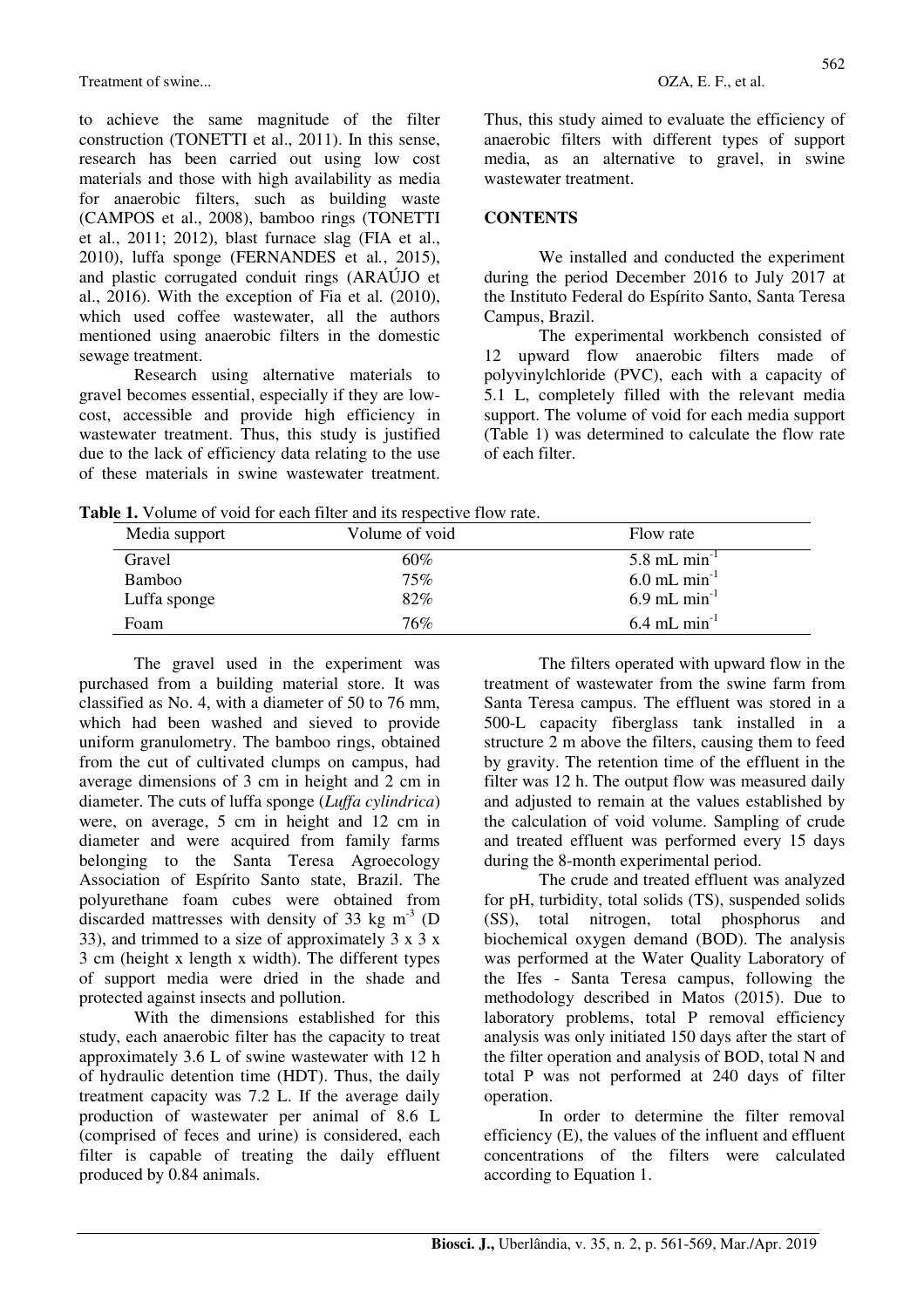$\frac{\left(C_{\text{af}}-C_{\text{ef}}\right)}{2}\times100$  $\mathcal{C}_{0}^{(n)}$  $E = \frac{(C_{\text{af}} - C)}{2}$ af  $=\frac{(C_{\text{af}}-C_{\text{ef}})}{2} \times 100$  (1) Where:

 $C_{\text{af}}$  = affluent concentration, mg L<sup>-1</sup>;  $C_{\text{ef}}$  = effluent concentration, mg  $L^{-1}$ ;

 $E =$  removal efficiency, %.

The treated effluent presented values close to the optimum range for the performance of methaneproducing microorganisms, recommended by (CHERNICHARO, 1997), which is 6 to 8.3. The other effluent attributes are presented in Table 2.

| Table 2. Maximum, average and minimum values of electrical conductivity (CE); turbidity; hydrogenation |
|--------------------------------------------------------------------------------------------------------|
| potential (pH); biochemical oxygen demand (BOD); total nitrogen; total phosphorus; total solids (TS)   |
| and suspended solids (SS) from raw swine was tewater.                                                  |

|                             | EC               | Turbidity |     | <b>BOD</b> | Total N | Total P       | TS     | SS     |
|-----------------------------|------------------|-----------|-----|------------|---------|---------------|--------|--------|
| Evaluation<br>period (days) | $(dS \, m^{-1})$ | (NTU)     | pH  |            |         | $(mg L^{-1})$ |        |        |
| 0                           | 4.67             | 443       | 8.5 | 343.5      | 4900    | 31.4          | 1596.7 | 703.3  |
| 60                          | 4.33             | 238       | 8.1 | 229.3      | 6160    | 36.8          | 2583.3 | 1368.8 |
| 120                         | 2.98             | 225       | 8.0 | 232.2      | 7700    | 43.2          | 3873.3 | 1323.2 |
| 180                         | 4.59             | 320       | 8.4 | 374.8      | 5880    | 56.2          | 3910.0 | 1196.3 |
| 240                         | 4.97             | 272       | 8.2 | 231.1      | 8980    | 53.5          | 2693.3 | 984.3  |

The low BOD values for swine wastewater are explained by the stalls scraping before their washing, which considerably reduces the organic load of the generated effluent.

The experiment was conducted as a completely randomized design (CRD) in a split-plot scheme, using the technique of variance analysis for repeated measures over time. The treatments allocated to the plots comprised four different types of biological filters (gravel, bamboo, luffa and foam), with three replicates, and those distributed in the subplots comprised different evaluation periods (0, 60,120, 180 and 240 days post-implementation of the filters). In order to analyze the intra-subject factors (evaluation periods within the filter factor), Mauchly's test of stress was performed to verify if the covariance matrix of the errors would satisfy the condition of compound symmetry (similarity of variance and null correlations). If sphericity did not occur  $(P \le 0.05)$ , the degrees of freedom of the factors in the subplots (evaluation periods and the interaction between them and the filter factor) were rectified. Before the analysis of variance, each variable was tested for homogeneity of variances (Levene's test) and normality of the standardized residues (Shapiro-Wilk's test). After effects for the isolated factors or for the interaction (Filter x Period) were verified, effect comparisons were performed by means of multiple comparisons using the Sidak test. The SPSS Statístics 20 program was used for statistical procedures.

In general, it can be seen that, with the exception of the 120-day period, the alternative media presented turbidity removal efficiencies that were similar to or significantly greater than gravel (P<0.01) during the operation periods evaluated (Table 3). As turbidity is a variable correlated with the presence of suspended solids, high removal efficiency can be attributed to the higher pore volume values of the alternative materials compared to the gravel (Table 1). According to MiddleBrooks (1988), the physical retention of solids in filters occurs mainly in the voids between the media support, due to the accumulation of material in the filter; this mechanism is accentuated in reactors with a high specific surface area of the media support.

The removal efficiency  $(\%)$  of turbidity and total solids (TS) for the different types of media support and evaluation periods are presented in Table 3.

As shown in Table 3, there was no statistically significant difference (P < 0.01) between the different types of media support at the first evaluation period (0 days), with turbidity removal efficiencies of around 70%.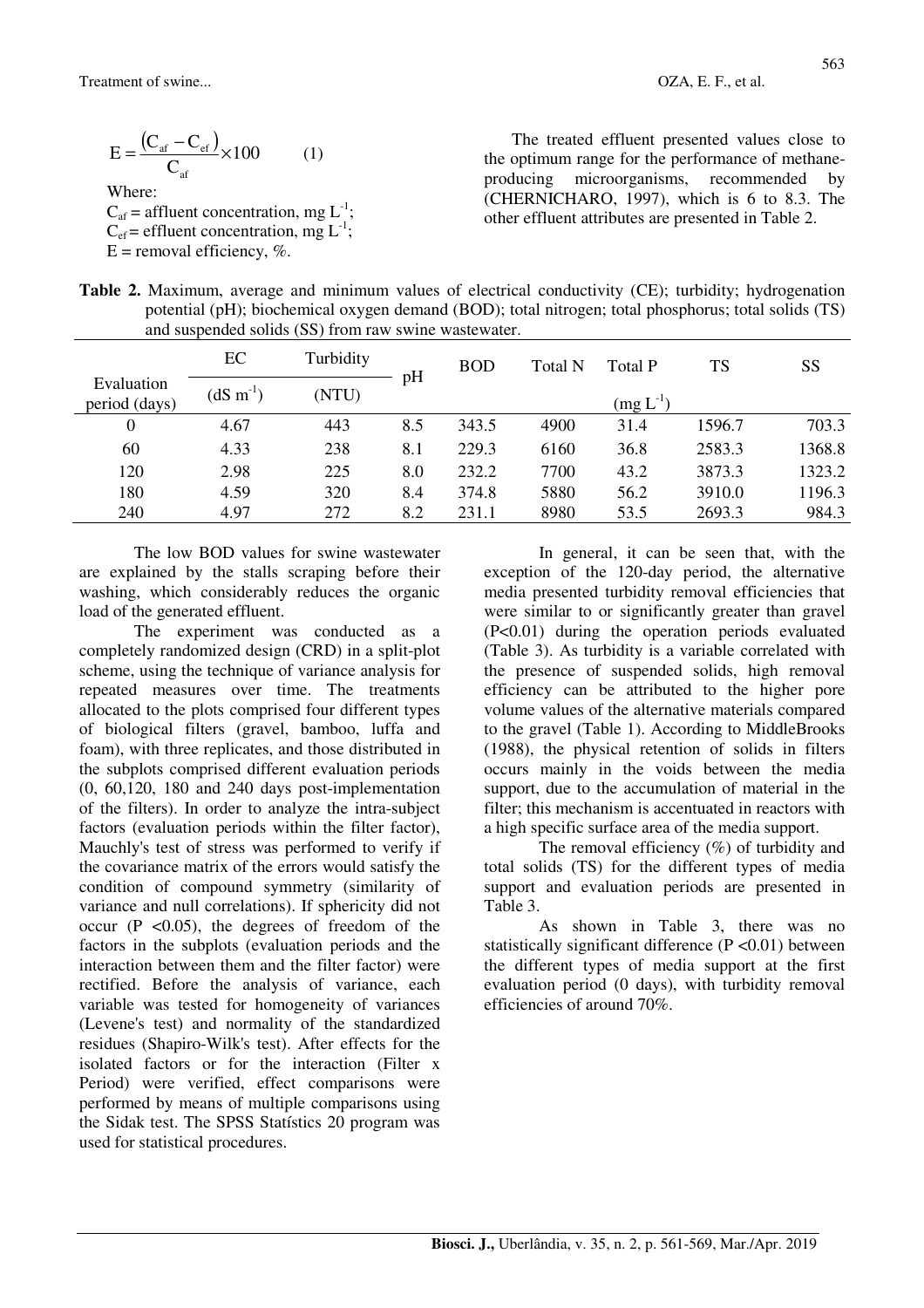| Variable  | Media<br>support | Evaluation period, EP (days) |            |                       |           |            |        | P values |           |  |
|-----------|------------------|------------------------------|------------|-----------------------|-----------|------------|--------|----------|-----------|--|
|           |                  | $\theta$                     | 60         | 120                   | 180       | 240        | Filter | EP       | Filter*EP |  |
| T         | Gravel           | 75.25 Aab                    | 55.13 Cd   | 87.46 Aa              | 66.35 Bbc | 57.60 BCcd |        |          |           |  |
|           | <b>Bamboo</b>    | 70.93 Ab                     | 74.16 Bb   | 90.85 Aa              | 83.38 Aab | 77.56 Ab   |        |          |           |  |
|           | Luffa            | 69.91 Aa                     | 75.86 Aa   | 88.13 Aa              | 89.91 Aa  | 50.98 Cb   | 0.009  | 0.000    | 0.004     |  |
|           |                  | 72.40                        |            |                       |           |            |        |          |           |  |
|           | Foam             | Abc                          | 73.09 Bb   | 72.31 B <sub>bc</sub> | 81.58 Aa  | 64.38 Bc   |        |          |           |  |
| <b>TS</b> | Gravel           | 31.87 Bd                     | 64.39 Aab  | 47.25 Ac              | 31.07 Ad  | 83.27 Aa   |        |          |           |  |
|           | <b>Bamboo</b>    | 15.36 Dd                     | $62.93$ Ab | 52.36 Abc             | 41.85 Ac  | 82.83 Aa   |        |          |           |  |
|           | Luffa            | 18.15 Cc                     | 64.66 Aa   | 42.82 Ab              | 35.16 Ab  | 45.46 Bb   | 0.001  | 0.000    | 0.002     |  |
|           |                  | 40.85                        |            |                       |           |            |        |          |           |  |
|           | Foam             | Acd                          | 64.99 Ab   | 49.45 Ac              | 35.88 Ad  | 85.31 Aa   |        |          |           |  |

Table 3. Average removal efficiency (%) of turbidity (T) and total solids (TS) for different types of media support and evaluation periods.

Average values followed by the same capital letters, in the columns, and lowercase, in the rows, are equal to each other according to the Sidak test.  ${}^*P = 0.05$ 

Among the different types of support material, we observed that luffa showed the highest efficiency at 60 days of operation, and there was no statistical difference ( $P \le 0.01$ ) from the beginning up to 180 days (Table 3). This media support presented high efficiency (69.91 to 89.91%) over the evaluation periods, which can be attributed to the higher pore volume (Table 1) and to the larger specific surface area, assisting in the removal mechanisms, mainly in biological assimilation and physical retention. At 240 days of operation, there was a decrease in the efficiency of turbidity removal which is probably be associated with the degradability of its structure, allowing the opening of preferential channels and reducing the restriction to the flow. The degradability of its structure can be related to the concentration of salts in the wastewater, demonstrated by the high value of electrical conductivity (Table 2). Chanakya e Khuntia (2014), evaluating the degradation of another plant species (*Luffa acutangula*), very similar to the one used in this study (*Luffa cylindrica*), verified the material degradation of 93.5% at the end of the 408-day period of study. It should be noted that, even with the lowest efficiency at 240 days, luffa did not differ significantly (P <0.01) from gravel (Table 3).

At 120 days, filters composed of bamboo and luffa presented high turbidity removal efficiencies, but not significantly different  $(P < 0.01)$ from gravel. At 180 days of operation, the filters composed of bamboo, luffa and foam showed turbidity removal efficiencies that were significantly higher  $(P < 0.01)$  than the gravel (Table 3).

At 240 days of operation, the filters composed of bamboo rings provided the highest efficiency among all the materials evaluated, indicating that its structure, in the form of rings arranged along the filters, has high filtering action, as observed by Souza et al. (2010). In addition, the higher efficiency of bamboo filters at 240 days of operation may be associated with greater adaptation of the biological film in this support material, in addition to the high resistance to long periods of use in anaerobic filters, as suggested by Tonetti et al. (2011), when compared to the luffa and the foam. The average turbidity removal efficiency of the bamboo ring filters (79.4%) was similar to that found by Souza et al. (2010), who reported efficiency of 82.4% in the removal of this variable in filters containing bamboo rings, with the same duration of operation; however, this study involved treating domestic effluent.

In the case of total solids (TS), it was shown that, at the first evaluation point (0 days), all support materials were significantly different  $(P \le 0.01)$  from each other, presenting low removal efficiencies (15.36 to 40.85%). This result was anticipated due to the incipient, or even absent, formation of the bacterial film in the supported materials. Tonetti et al. (2011), when evaluating anaerobic filters with bamboo filling in the domestic effluent treatment with HDT of 9 h, demonstrated that formation of the bacterial biofilm took up to several months.

At 60 days of operation, there was an increase in TS removal efficiency (around 64%) with all media and there were no statistically significant differences between them. This result may be associated with the evolution of the bacterial film, which contributes to the wastewater TS removal efficiency.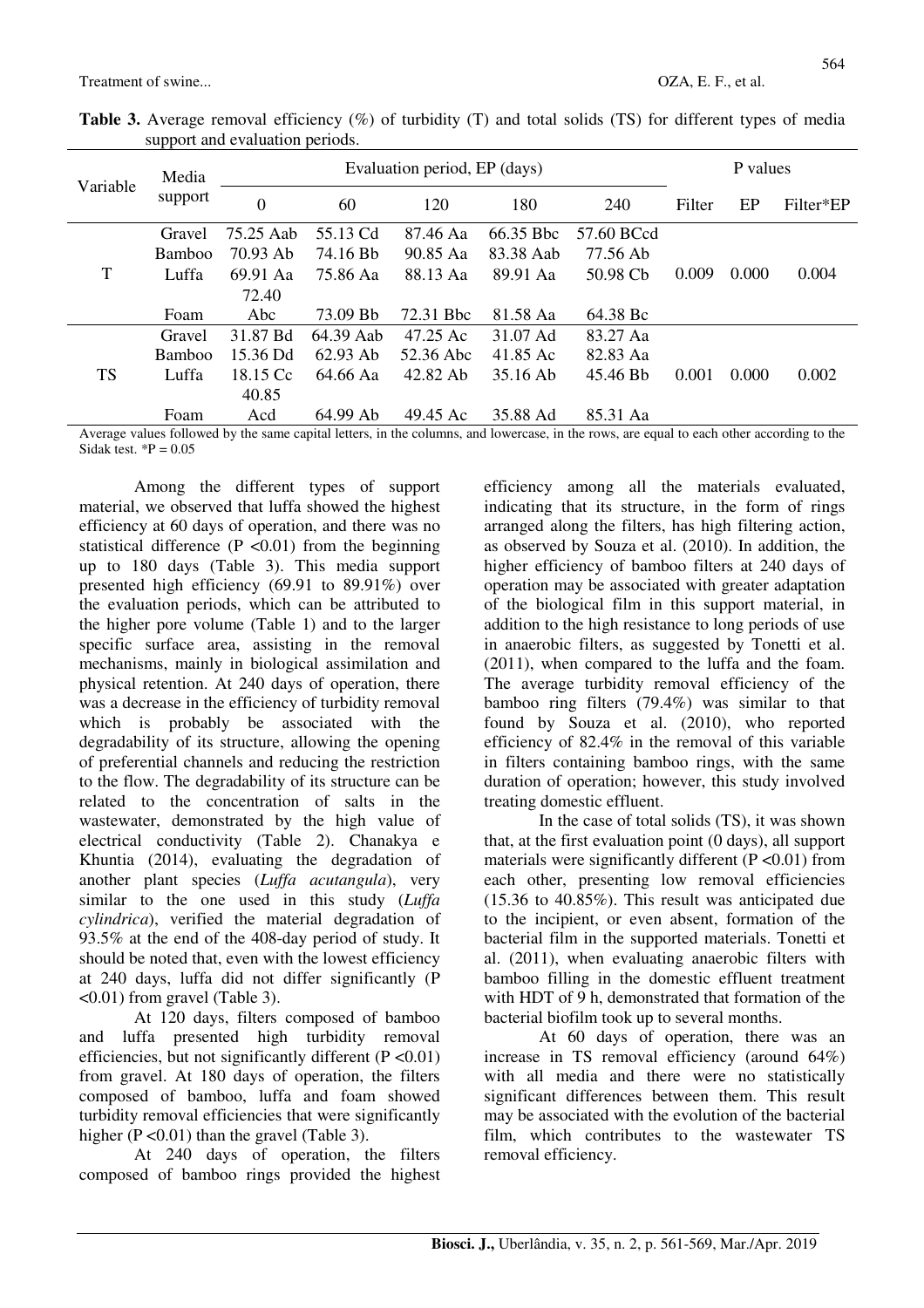The maximum, average and minimum temperature data over the evaluation period are



shown in Figure 1.



At 120 and 180 days of operation, a reduction in removal efficiency (around 47%) occurred with all filters and there was no statistically significant difference between them. This reduction may be associated with the high concentration of TS present in swine wastewater (Table 2) which tends to inhibit the hydrolysis by microorganisms, causing destabilization of the medium, as suggested by Kim et al*.* (2009). In addition, stochastic factors, such as thermal amplitude that occurred in the period (Figure 1), may have interfered in microbial colonies. Chernicharo (2007) points out that microorganisms do not have mechanisms to control their internal temperature, which is determined by the ambient temperature. According to Appels et al. (2008), the efficiency of anaerobic filters can be compromised by temperature oscillation due to the sensitivity of most microorganisms, since they have little tolerance to temperature variations above 2 ºC daily. In addition, the same authors point out that high temperatures also promote an increase in the partial pressure of hydrogen, increasing the concentration of free ammonia which tends to inhibit the anaerobic processes.

At the end of the evaluation period (240 days), in addition to the reduction in affluent TS concentration (Table 2), thermal amplitude decreased with the arrival of winter (Figure 1), the coldest season of the year, causing smaller oscillation between minimum and maximum temperatures during the day and enabling filters to increase TS removal efficiencies.

High TS removal efficiencies were obtained with filters containing foam (85.36%), gravel (83.27%) and bamboo (82.83%) at 240 days of evaluation, with no significant differences ( $P < 0.05$ ) between these materials (Table 3). Those filters containing cuts of luffa had lower removal efficiency (45.46%), differing from the others. This finding may be related to the degradability of its structure which allowed the opening of preferential channels, reducing the restriction to flow, similar to the effect on turbidity removal. Fernandes et al. (2015), when evaluating the efficiency of filters containing luffa as a media support in domestic sewage treatment, reported that, as luffa is an organic material, it is easily degraded and can contribute to the low TS and turbidity efficiencies, corroborating the results found in this study.

The high efficiency obtained in the TS removal by the filter containing foam (85.36%) can be attributed to the internal structure of this media support. According to Zaiat et al. (1994), the structure of foam cubes is formed by internal microgaleries which favor the filtering of solids and microorganism proliferation in these gallery walls; this increases contact of the microbial biofilm with the wastewater.

According to Figure 2a, a low BOD removal efficiency is observed at up to 40 days of operation with all anaerobic filters. This finding was anticipated due to the time required for the formation of the biological film. In addition, the pH during this period was above 8.3 (Table 2). According to Chernicharo (1997), pH values below 6.0 and above 8.3 should be avoided as they may completely inhibit methane-forming bacteria, which may lead to a decrease in removal efficiency of methane, which in turn may cause decreased removal efficiency of organic matter present in the sewage.

From 60 days of operation, the filters were more efficient in BOD removal and operationally stable, indicating that the system had reached dynamic equilibrium, that is, there was a greater capacity for biomass immobilization and, consequently, greater assimilation of organic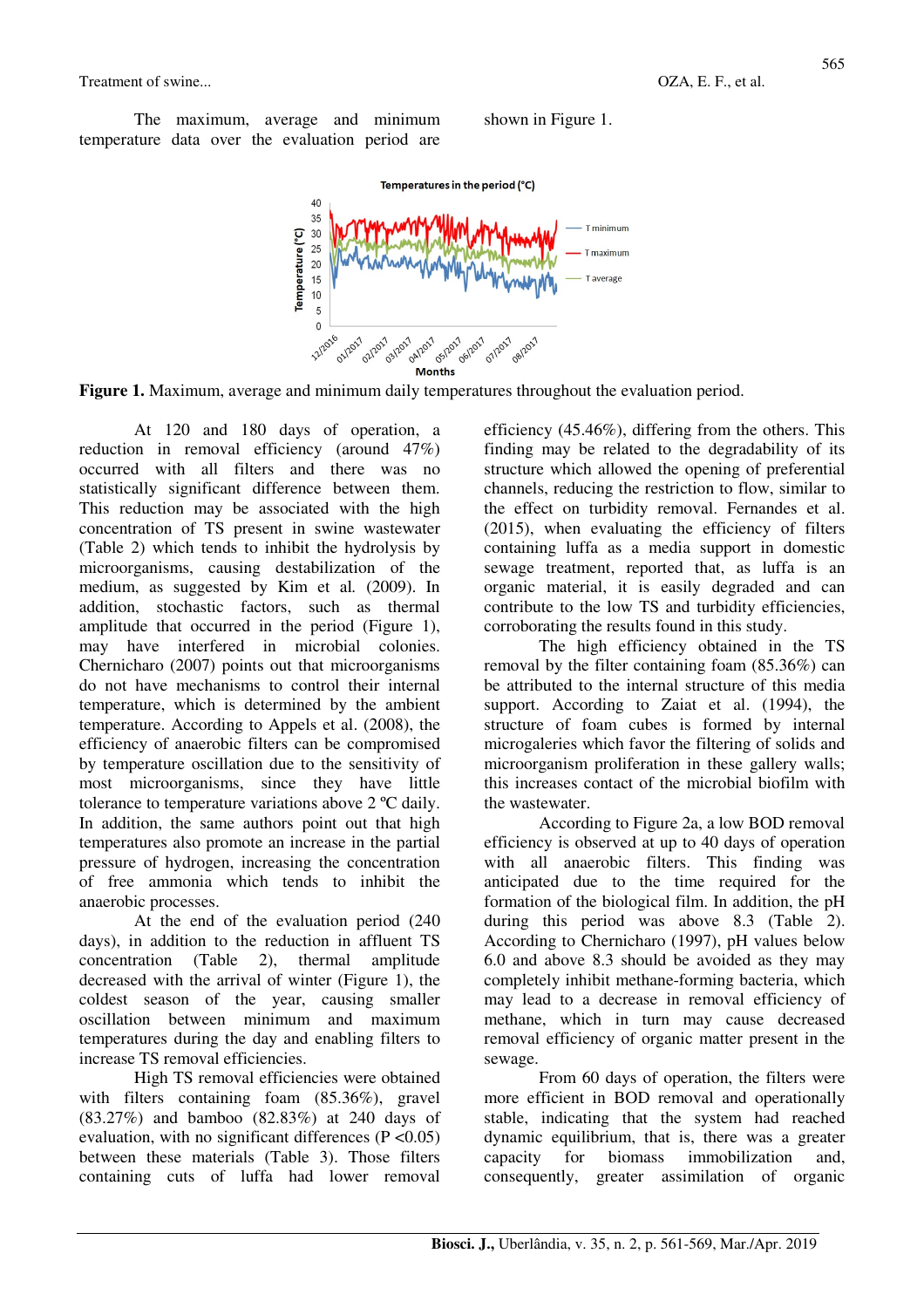compounds. It should be noted that at 60 days, the removal efficiency of filters with alternative materials (bamboo, foam and luffa) reached around 80%, while the filter containing gravel had a BOD removal efficiency of 65%.

Graphs depicting BOD, total nitrogen and total phosphorus removal efficiency are shown in Figures 2A, 2B and 2C, respectively.



**Figure 2.** Change in the biochemical oxygen demand (BOD) (A), total nitrogen (B), and total phosphorus (C) removal efficiencies according to the different evaluation periods.

190

 $200$ Evaluation period (days)

180

At 120 and 150 days of operation (4 and 5 months, respectively), the bamboo filter presented the highest efficiencies (around 80%) among the evaluated materials.

150

160

170

Up to the end of the evaluation period (180 days), there were small oscillations in the efficiency, which may be associated with the different organic

loads of inputs, besides the variation of the environmental temperature during the period evaluated. In general, all filters had reasonable removal efficiency, with filters containing bamboo, luffa and foam reaching around 65% of BOD removal efficiency, and filters containing gravel, 80%.

 $210$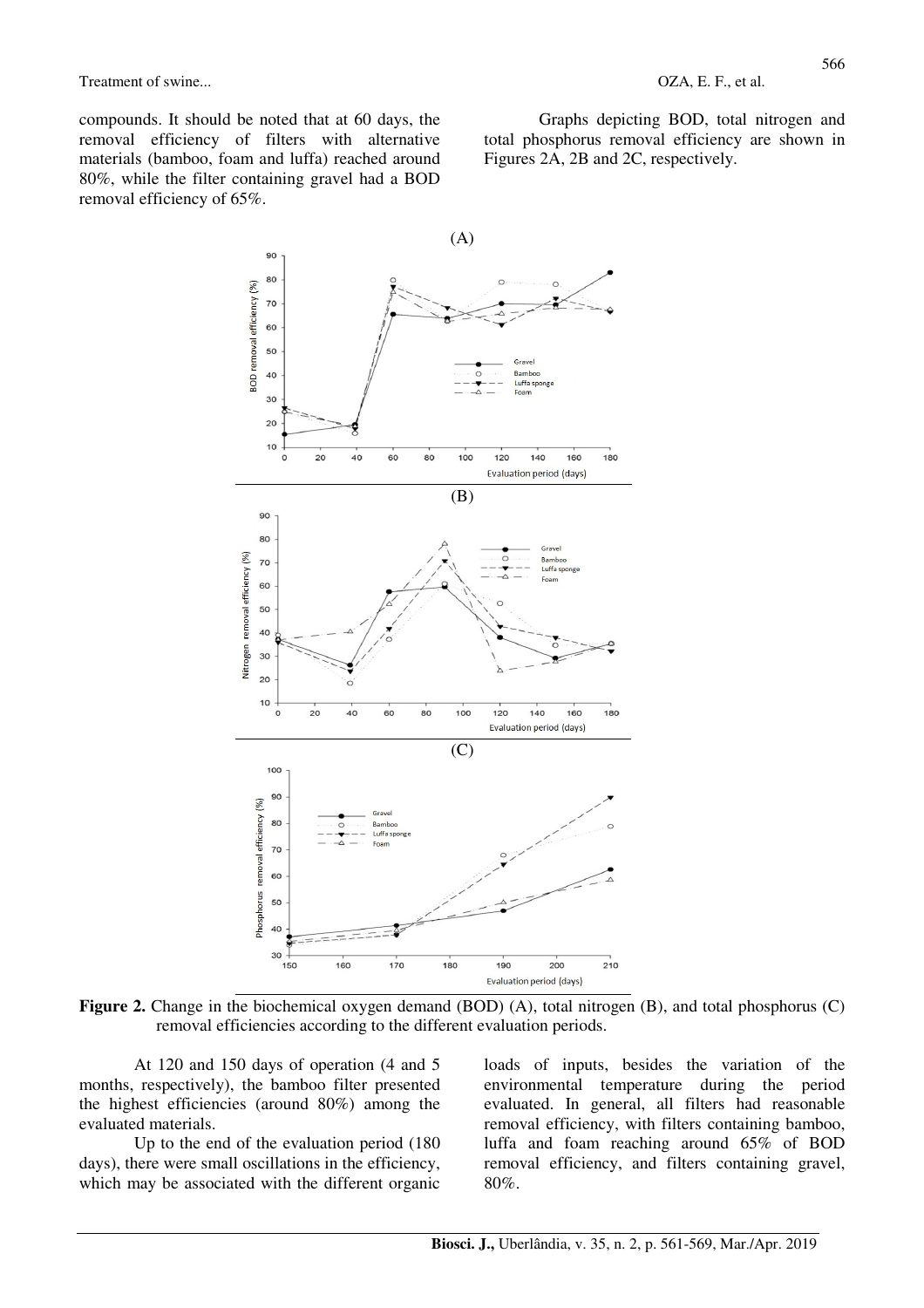Treatment of swine...  $OZA, E. F., et al.$ 

The mean BOD values found in this study are close to those reported by Campos et al. (2005), namely 75% efficiency in the removal of BOD from wastewater from swine farms. However, in that study, the authors used a system consisting of an acidification and equalization tank (AET), upflow anaerobic sludge blanket (UASB) and factored aerated lagoon (FAL), substantially more complex than the system used in this study. Tonetti et al. (2012) obtained an average removal of  $68 \pm 9\%$  of BOD during a 6-month experimental period with anaerobic filters containing bamboo rings as support material and a 9-h HDT in the treatment of domestic sewage.

As shown in Figure 2b, initially filters had a total N removal efficiency of about 37 to 40%. At 40 days of operation, there was a decrease to 20%, except with filters containing foam which maintained efficiency at around 40%. Between 60 and 100 days of operation, the filters presented the greatest efficiencies throughout the evaluated period. Filters containing gravel and bamboo rings as media support reached maximum efficiencies of around 60%, while filters containing luffa and foam reached efficiencies of around 80 and 70%, respectively. It is considered that, during this period, the highest removal efficiencies of total N are related to biofilm evolution, increased biochemical activity due to high temperatures in this period (Figure 1) and nitrogen incorporation into the biomass itself.

The high efficiency of total N removal by foam and luffa could be related to higher biofilm adaptation and formation, approaching the efficiency obtained by Abreu e Zaiat (2008), who found an average efficiency of ammoniacal N removal of 85% when evaluating a foam system in domestic wastewater treatment. However, the authors used a preliminary and primary treatment before conducting the effluent to the anaerobic filter.

Total N removal efficiency obtained in this study was higher than that obtained by Tonetti et al. (2012), who evaluated the post-treatment of effluents from anaerobic filters with bamboo fillings and found only 16% efficiency. However, in the reported study, the HDT was 3 h, a value different from that used in this research (12 h). Thus, the longer detention time and, consequently, longer contact time of nutrients with the biofilm may have produced greater total N removal efficiency.

As shown in Figure 2c, all filters had low total P removal efficiency (around 38%) from 150 to 170 days of evaluation. The lower efficiencies obtained corroborate with Chernicharo (2007), who state that anaerobic filters have a disadvantage with regard to the low efficiency of P removal, requiring the application of a post-treatment.

As the phosphorus removal efficiency was low in the initial phases, it is recommended to use the effluent from the studied filters in fertigation systems, since the turbidity (Table 3), variable related to the presence of suspended solids, in high concentrations, would contribute to the clogging in the irrigation systems, were retained by the filters.

From 170 days, higher phosphorus removal efficiencies were obtained, reaching maximum values at 210 days of evaluation. This finding may be an indication that longer adaptation periods are necessary for anaerobic filters to have a good efficiency in the removal of total P.

It should be noted that, at the end of the evaluation period, filters containing bamboo and luffa showed a high efficiency, reaching maximum removal values of 80% and 90%, respectively. Although the filters containing gravel and foam also showed higher removal efficiency of P in relation to the initial period of evaluation, this increase was more discrete when compared to other filters (bamboo and luffa), with efficiency in the final evaluation period of around 60%. Tonetti et al. (2012) found a total P removal efficiency of 19% in a study of post-treatment of effluent from anaerobic filters with a HDT of 3 h. However, the HDT used by the authors was lower than that used in this study (12 h).

The high efficiency of phosphorus removal can be attributed to the incorporation of phosphorus into the biomass, as observed by Souza et al*.* (2010), which, under certain environmental conditions, can accumulate excess phosphorus levels. In addition, the increase in phosphorus removal efficiency can be attributed to the higher pH values observed in the filter affluent (Table 2), which probably favored the precipitation of phosphate salts on the media support, as demonstrated by Duda et al*.* (2011).

According to the results of this study, it can be concluded that, among the alternative media investigated, bamboo presented removal efficiency of the evaluated attributes that was similar and, in most cases, superior to gravel.

From 60 to 180 days of filter operation, luffa maintained high turbidity and total solids removal, with the greatest decrease among the evaluated materials at 240 days of operation.

After 2 months of filter operation, the alternative media support exhibited BOD and total N removal similar to gravel.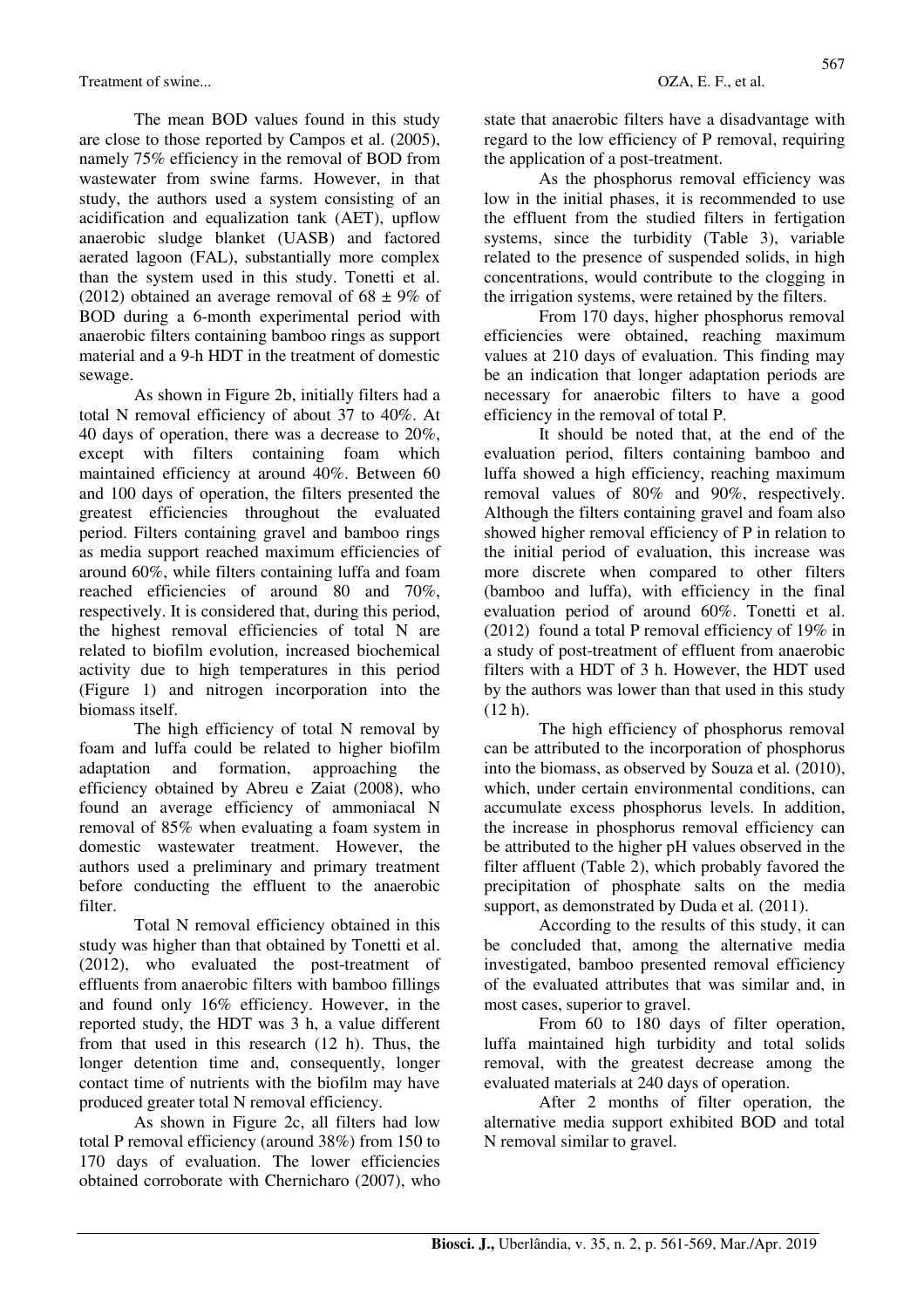#### Treatment of swine...  $OZA, E. F., et al.$

At the end of the evaluation period, the filters containing luffa and bamboo showed the

highest phosphorus removal.

**RESUMO:** Pesquisas utilizando filtros anaeróbios com materiais alternativos à brita tornam-se fundamentais, principalmente se forem de baixo custo, acessíveis e possibilitem elevada eficiência no tratamento de águas residuárias de suinocultura. Objetivou-se avaliar a eficiência de filtros anaeróbios com diferentes tipos de meio suporte, alternativos à brita, no tratamento de águas residuárias da suinocultura. O experimento foi realizado em delineamento inteiramente ao acaso, sendo os tratamentos compostos por filtros anaeróbios com quatro diferentes meios suportes (brita, bambu, bucha vegetal e espuma), três repetições em esquema de medidas repetidas no tempo, (0, 60, 120, 180 e 240 dias pós-estabelecimento dos filtros). Para a determinação da eficiência de remoção nos filtros, análises de turbidez, sólidos totais, Demanda Bioquímica de Oxigênio (DBO), N-total e P-total foram realizadas no afluente e no efluente aos filtros. Dentre os meios suportes alternativos, o bambu apresentou eficiências de remoção dos atributos avaliados semelhantes e, na maioria das vezes, superiores à brita. Dos 60 aos 180 dias de operação dos filtros, a bucha vegetal manteve-se com elevadas remoções de turbidez e sólidos totais, tendo o maior decréscimo, aos 240 dias de operação. Após 2 meses de operação dos filtros, os meios suportes alternativos apresentaram remoções de DBO e N-total semelhantes à brita. Aos 240 dias de operação, os filtros contendo bucha vegetal e bambu apresentaram as maiores remoções de P-total.

**PALAVRAS-CHAVE:** Tratamento secundário. Resíduos líquidos. Eficiência de remoção.

### **REFERENCES**

ABREU, S. B.; ZAIAT, M. Desempenho de reator anaeróbio-aeróbio de leito fixo no tratamento de esgoto sanitário. **Revista de Engenharia Sanitária e Ambiental**, Rio de Janeiro, v. 13, n. 2, p. 181-188, 2008. https://doi.org/10.1590/S1413-41522008000200008

APPELS, L.; BAEYENS, J.; DEGRÈVE, J.; DEWIL, R. Principles and potential of the anaerobic digestion of wasteactivated sludge. **Energy and Combustion,** London, v. 34, p. 755-781, Aug. 2008. https://doi.org/10.1016/j.pecs.2008.06.002

ARAÚJO, G. M.; LIMA NETO, I. E.; ARAÚJO, A. L. C.; SILVA, M. E. R. Avaliação experimental e modelagem matemática de filtros anaeróbios como alternativa de baixo custo para remoção de algas de efluentes de lagoas de estabilização. **Engenharia Sanitária e Ambiental**, Rio de Janeiro, v. 21, n. 4, p. 687- 696, 2016. https://doi.org/10.1590/s1413-41522016134641

CAMPOS, C. M. M.; CARMO, F. D.; BOTELHO, C. G.; COSTA, C. C. D. Desenvolvimento e operação de reator anaeróbio de manta de lodo (UASB) no tratamento dos efluentes da suinocultura em escala laboratorial. **Ciência e Agrotecnologia,** Lavras, v. 30, n. 1, p. 140-147, 2008.

CAMPOS, C. M. M.; MOCHIZUKI, E. T.; DAMASCENO, L. H. S.; BOTELHO, C. G. Avaliação do potencial de produção de biogás e da eficiência de tratamento do reator anaeróbio de manta de lodo (UASB) alimentado com dejetos de suínos. **Ciência e Agrotecnologia**, Lavras, v. 29, n. 4, p. 848-856, jul./ago. 2005.

CHANAKYA, H. N.; KHUNTIA, H. K. Treatment of gray water using anaerobic biofilms created on synthetic and natural fibers. **Process Safety and Environmental Protection**, v. 92, n. 2, p. 186-192, March 2014. https://doi.org/10.1016/j.psep.2012.12.004

CHERNICHARO, C.A.L. **Reatores anaeróbios: princípios do tratamento biológico em águas residuárias.**  Vol 5**.** Belo Horizonte: Segrac, 1997. 246 p.

CHERNICHARO, C.A.L. **Reatores anaeróbios: princípios do tratamento biológico em águas residuárias**. 2.ed. Belo Horizonte: DESA/UFMG, 2007. 359 p.